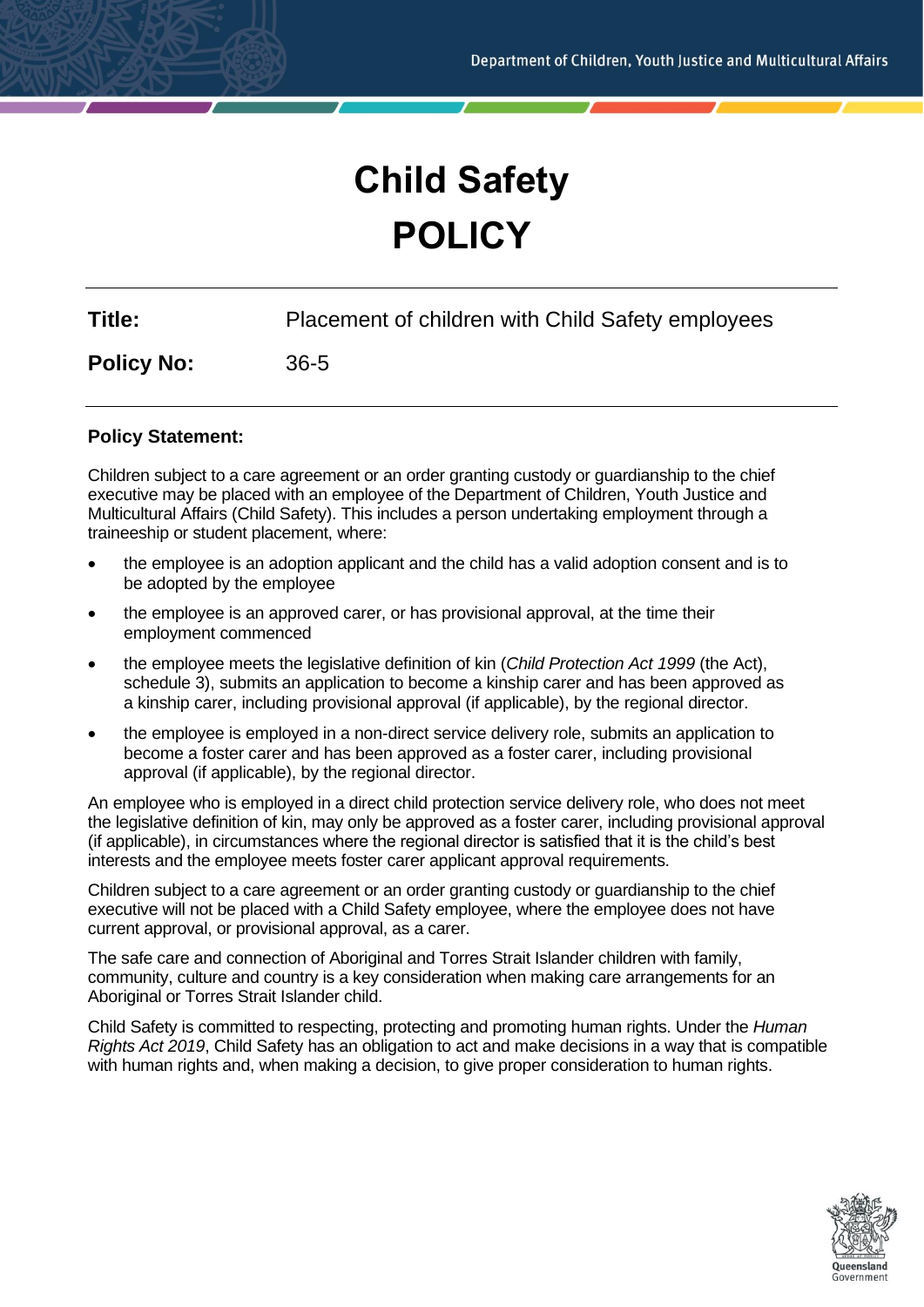# **Principles:**

- The safety, wellbeing and best interests of the child, both throughout childhood and for the rest of the child's life, are paramount.
- The child and their parents have the opportunity to take part in making decisions affecting their lives, and the views of the child and the child's family are considered.
- In deciding in whose care the child is to be placed, proper consideration will be given to placing the child, as a first option, with kin.
- When Child Safety is making significant decisions about an Aboriginal or Torres Strait Islander child, Child Safety will, in consultation with the child and family, arrange for an independent Aboriginal or Torres Strait Islander entity for the child to facilitate the child's and family's participation in decision-making, including decisions about where and with whom the child will live (section 83(2) of the Act).
- Child Safety staff will act and make decisions in a way that is compatible with human rights and obligations under the *Human Rights Act 2019.*
- The five elements of the child placement principle (prevention, partnership, placement, participation and connection) under section 5C of the Act, apply to processes, decisions and actions taken for an Aboriginal or Torres Strait Islander child.
- Child Safety employees have a right to volunteer in roles in the same way as members of the general public, as long as conflicts of interest are managed in accordance with related Child Safety policy and procedure.
- Child Safety employees have a right to be informed about the potential implications of being an approved carer prior to lodging an application for approval, or during the assessment of an application for renewal of approval.
- Any application by an employee to become an approved carer will be voluntary, having regard to the unique considerations likely to be faced in their dual role as an approved carer and a Child Safety employee.

## **Objectives:**

This policy clarifies the circumstances in which children may be placed with Child Safety employees, and aims to minimise and where appropriate, facilitate the appropriate management of issues or risks, including conflicts of interest, associated with an employee's dual role as an employee and an approved carer.

## **Scope:**

This policy applies to all Department of Children, Youth Justice and Multicultural Affairs employees, who want to become, or are, approved foster or kinship carers (including provisional approval), or adoption applicants, for a child subject to:

a care agreement

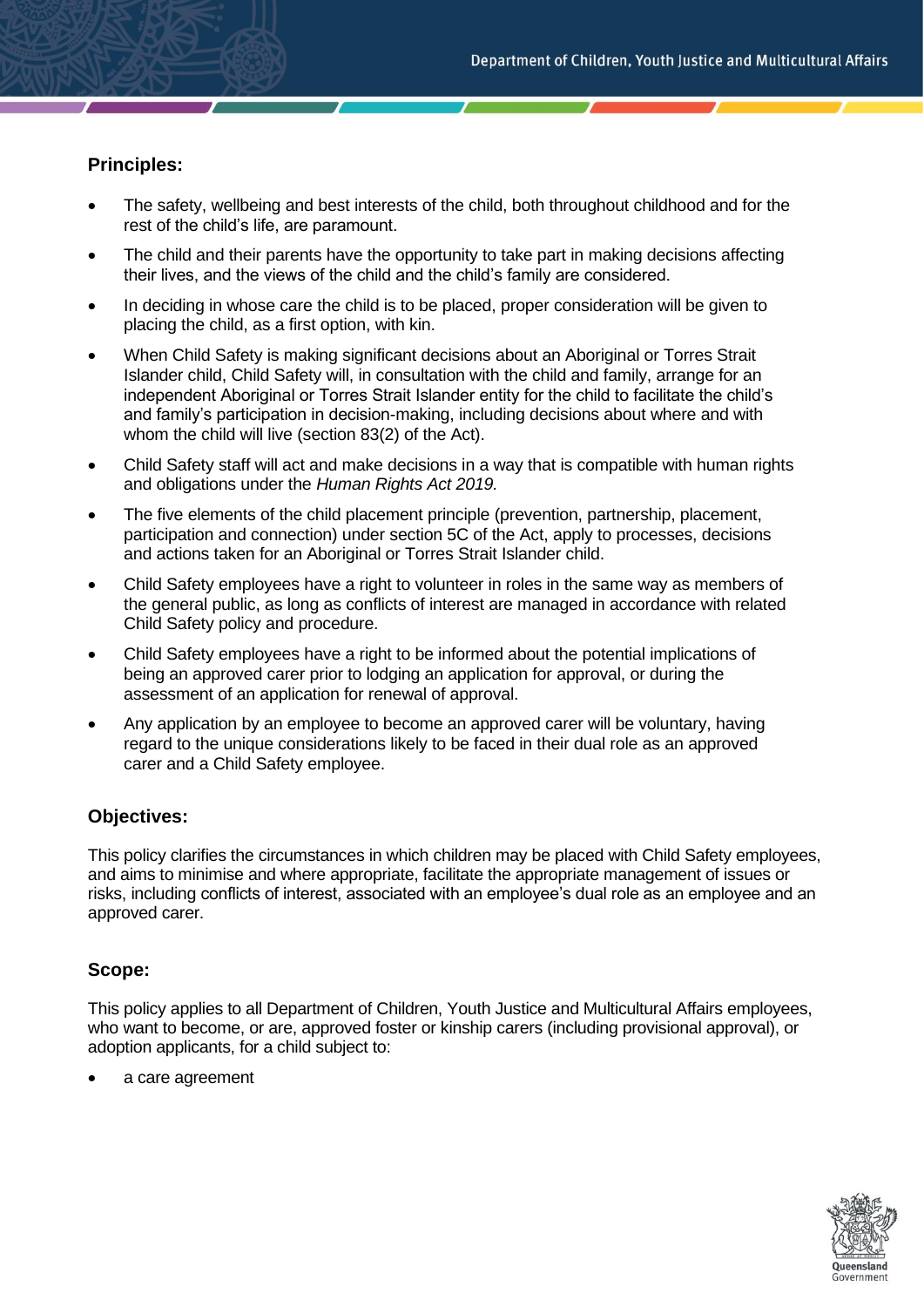• an order granting custody or guardianship to the chief executive, including a temporary custody order or a transition order

Employees from another agency, for example, a licensed care service will be guided by their agency's policies and procedures as to whether they can apply to become approved carers.

# **Roles and Responsibilities:**

- The Child Safety regional director is responsible for deciding all foster or kinship carer applications for approval (including provisional approval), or renewal of approval, where the application is made by an employee.
- If an employee is a carer applicant who requires after hours provisional approval, the Duty Executive Officer (contacted by Child Safety After Hours Service Centre staff) is responsible for deciding the application for provisional approval.
- The assessment of, and the provision of direct support to, an employee who is a carer applicant or an approved carer, may be undertaken by Child Safety staff, staff of Foster and kinship care services or by a contracted fee-for-service professional, provided this does not constitute a conflict of interest.
- Information in relation to the approval of an employee as an approved carer is located in the in the Child Safety Practice Manual, Assess and approve carers, and associated resources.

## **Authority:**

*Child Protection Act 1999*

## **Delegations:**

Refer to Instruments of delegation for decisions relating to the approval of carers.